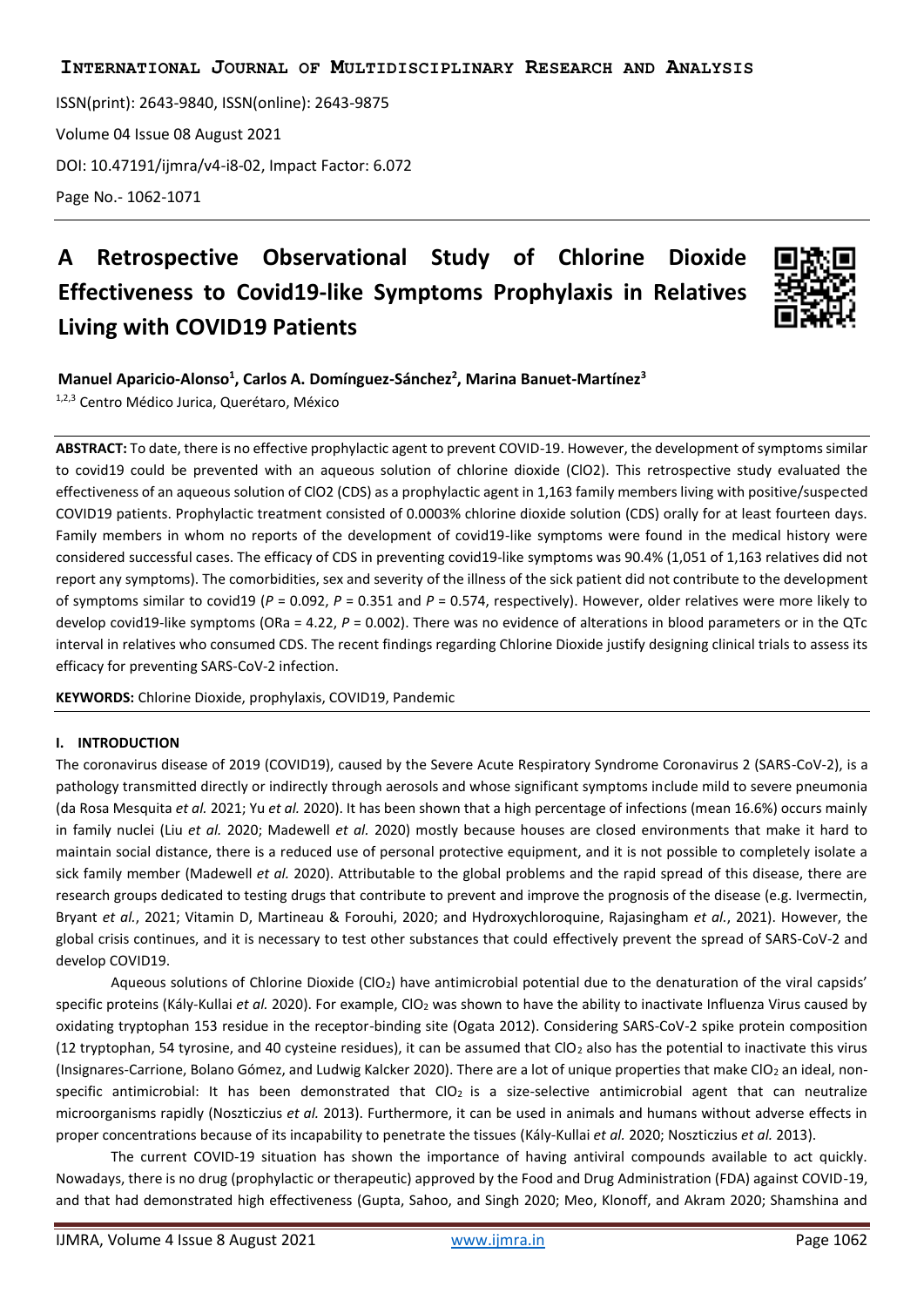Rogers 2020). For this reason, it is essential to investigate new compounds that can help to reduce the impact of the current pandemic. This study analyzed clinical information from healthy people who consumed an aqueous solution of ClO<sub>2</sub> as a prophylactic agent when living with positive/suspected COVID19 patients. We evaluated the effectiveness of ClO<sub>2</sub> in preventing the development of covid19-like symptoms.

#### **II. METHODS**

#### **Baseline and clinical information**

This retrospective study was carried out using clinical records of 1,163 healthy subjects (without covid19-like symptoms), from now on referred to as relatives, who live with positive/suspected COVID19 patients (sick patients) in different cities (mainly Queretaro) in Mexico; from May 30, 2020, to January 15, 2021. The inclusion criteria were as follows: 1) relatives living in the same house with a sick patient diagnosed by Real-Time Reverse Transcriptase (RT)-PCR Viral Nucleic Acid Test to SARS-CoV-2(Park *et al.* 2020) and complementary tests like antigen detection test (Zainol Rashid *et al.* 2020), serology test for specific immunoglobulin M (IgM) and immunoglobulin G (IgG) antibodies against SARS-CoV-2 (Xiang *et al.* 2020), computed tomography (Long *et al.* 2020), chest radiography (Smith *et al.* 2020), or clinical manifestations such as fever, cough, dyspnea, malaise, and fatigue (da Rosa Mesquita *et al.* 2021); 2) relatives whose voluntarily requested prophylactic management at home and that, after were informed of the benefits and possible secondary effects of CIO<sub>2</sub> consumption, signed informed consent. Baseline (sex, age, and comorbidities) and clinical (date of prophylactic management request, partial oxygen saturation [SpO2] and covid19-like symptoms) information were collected from medical records. Moreover, the sick patient's disease severity status (mild, moderate or severe) was included.

#### **Prophylactic Management: Chlorine Dioxide Solution**

The production of ClO<sub>2</sub> is not governed by any regulations in Mexico yet. Chemist-pharmacists or professional Chemical-Engineers made the ClO<sub>2</sub> by oxidation of sodium chlorite (NaClO<sub>2</sub>) using hydrochloric acid (HCl) as an activator, ensuring the product's concentration and safety. Being a chemical compound, exposure to light and temperature above 11 °C changes its composition (Kály-Kullai *et al.* 2020). Relatives were informed to keep the CDS in the refrigerator (between 4-10 °C) and stored in closed amber jars. Relatives began the oral prophylactic management in daily doses (0.3 mg/kg) of 0.0003% Chlorine Dioxide aqueous Solution (CDS, 10 ml of ClO<sub>2</sub> at 3000 ppm in 1000 ml of water), divided into ten intakes of 100 ml/hour. This dose had been reported as adequate for human use (Lubbers and Bianchine 1984; Lubbers, Chauhan, and Bianchine 1981; Smith and Willhite 1990); additionally, is ten times below the "No Observed Adverse Effect Level" (NOAEL), almost 20 times below the "Lowest Observed Adverse Effect Level" (LOAEL), and nearly 300 times below the lethal dose 50 (LD<sub>50</sub>; Insignares-Carrione *et al.*, 2020; U.S. Environmental Protection Agency, 2000). Due to Mexico's regulations during the pandemic, relatives stayed at home for at least 14 days or offset symptoms of the sick patient. Medical records show a daily follow-up for a minimum of 20 days of each relative.

#### **Covid19-like symptoms Incidence and tracking overall physical well-being**

Reported symptoms by relatives were used to calculated de incidence of covid19-like symptoms during the clinical followup. Relatives who reported any symptom were considered as a non-successful case of prophylactic management. To evaluate general physical well-being during prophylactic administration, 27 relatives that had a complete blood count (red blood cells, white blood cells, and platelets) and a metabolic panel test (blood urea nitrogen, creatinine, alkaline phosphatase, alanine aminotransferase, aspartate aminotransferase, gamma-glutamyl transferase, glucose, total protein, albumin, sodium, potassium, chloride, bilirubin, cholesterol, and triglycerides) before (at least three months) and after CDS consumption, were included. Typical values from the general Mexican adult population were used as reference values (Díaz Piedra *et al.* 2012; Olay Fuentes *et al.* 2013). Additionally, data of 50 electrocardiograms (ECG) performed to the relatives after CDS consumption were collected to assess the QTc interval (manually measured), using the Bazzet QT correction formula (Dahlberg *et al.* 2021).

#### **Statistical analysis**

Descriptive statistics were used to have an overall view of the basic features of the baseline information. Age was categorized in five groups: 1-12, 13-19, 20-34, 35-64, >64 years. The incidence of covid19-like symptoms was calculated by dividing the number of relatives with any symptom by the total number of relatives in prophylactic management. We fitted a logistic regression model to analyze the association of age, sex, family size, comorbidities, and the sick patient's disease severity with the symptoms reported. Multicollinearity was analyzed and discarded. Adjusted odds ratio (aOR) and its 95% confidence intervals are presented. Risk Ratio (RR) was calculated to compare the prophylactic effectiveness of CDS with current prophylactic drugs, and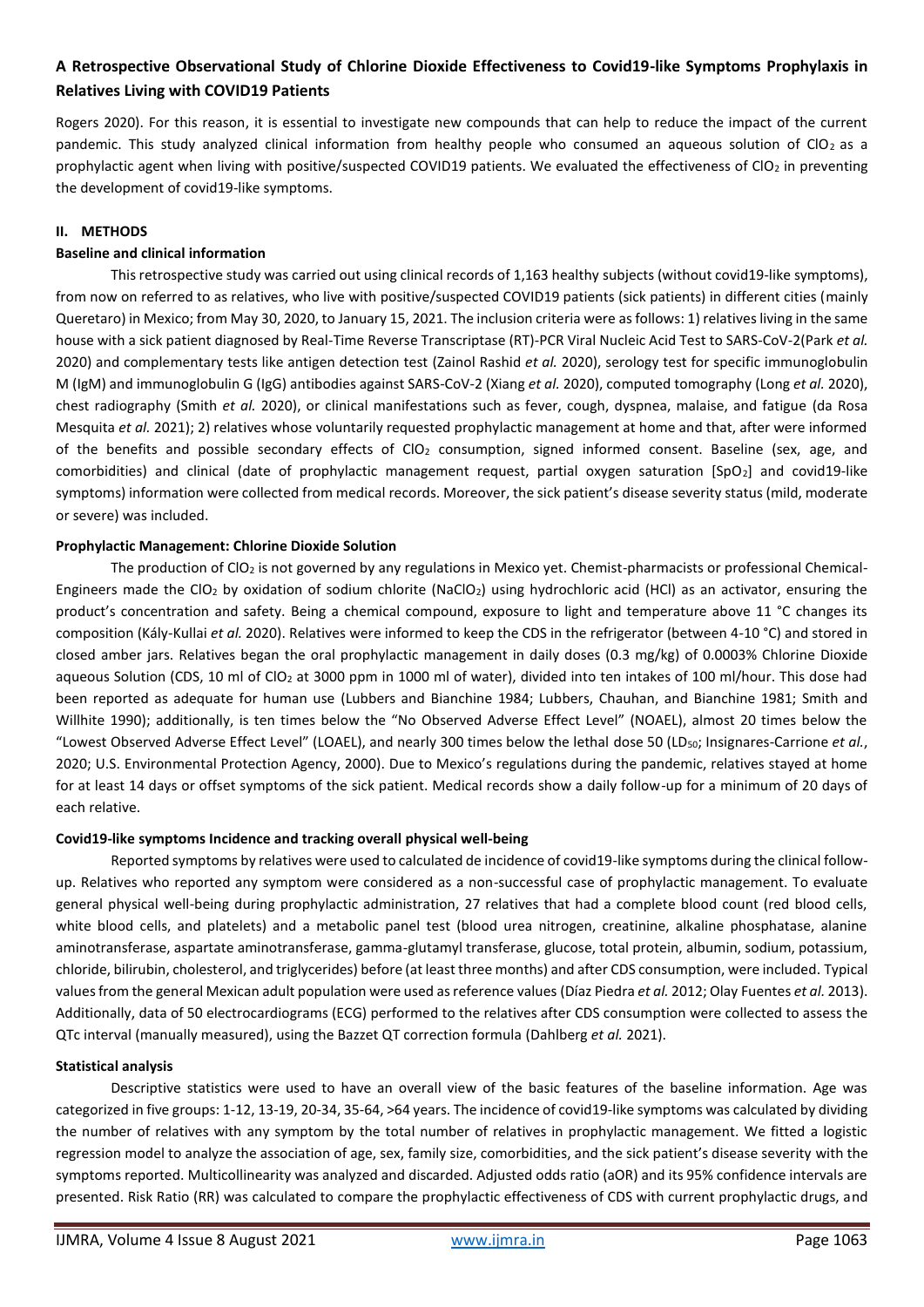we use an Ivermectin meta-analysis data (Bryant *et al.* 2021), which has presented the highest effectiveness so far. Wilcoxon ranksum tests were performed to compare outcomes between blood tests (complete blood counts and metabolic panel test) before and after CDS consumption. To compare the QTc interval of relatives that consume CDS against COVID19 patients treated with Hydroxychloroquine, we performed an Analysis of Variance (ANOVA). A *p-value* <0.05 was considered statistically significant. To reduce information bias in this study, the treating physician was not involved in digitization or statistical analysis. All analyses were conducted using STATA v.15.1.(StataCorp 2017)

## **Ethical approval**

The Ethics Committee of the Centro Medico Jurica waived the need for ethical approval and the need to obtain consent for the collection, analysis, and publication of retrospectively obtained data because it is a non-interventional study in which the information was captured from old medical records, maintaining the anonymity of each person and because all patients signed informed consent before treatment.

## **Data availability**

The datasets used and analyzed during the current study are available from the corresponding author upon reasonable request.

## **III. RESULTS**

## **Background of study participants**

Information was collected from 1,163 relatives belonging to 554 family nuclei, in 13 Mexico's states, mainly from Queretaro (52.25%) and Mexico City (12.61%). The sample comprised 567 women (48.75%), 442 men (38.00%) and 154 without information (13.24%), with a mean at the onset of 40.37 (range 2-89) years. One hundred eighty-one relatives reported concomitant diseases, predominantly hypertension (17.39%), diabetes (15.76%) and respiratory diseases (bronchitis, asthma and chronic pneumonia; 7.06%). Other conditions like cancer, renal failure, hypothyroidism, heart diseases and arthritis were reported in less than 1%.

## **Covid19-like symptoms Incidence**

The calculated incidence of covid19-like symptoms was 9.63%. In total, 112 relatives (67 women [59.82%], 41 men [36.61%], and four without information [3.57%]) reported at least one sporadic-mild covid19-like symptom between 4-5 days after the request for prophylactic management with CDS (Table 1). Thirteen relatives (1.12%) reported secondary effects (diarrhea, headaches, gastritis, nausea, dizziness or throat pain) posterior to CDS intake, and two of the non-success cases (1.78%) suspended the prophylactic management due to moderate headaches and gastritis. In those 112 ill relatives, the CDS consumption dosage was increased immediately after the symptom onset was reported to a therapeutic dose (0.6 mg/kg) until symptoms' resolution (between two and four days). None of the relatives who presented covid19-like symptoms died.

The reported comorbidities were not statistically significant for covid19-like symptoms development ( $P = 0.092$ ). There was no statistical evidence that relative's sex and sick patient's disease severity contributed independently and were associated with the presence of symptoms ( $P = 0.351$  and  $P = 0.574$ ). However, both variables were added to the model to adjust for confounding. Adjusting for sex and sick patient's diseases severity, relatives of all age categories had higher odds of present covid19-like symptoms compared to younger patients, but only statistically significant in those of 35-64 years (aOR = 4.22, 95% CI: 1.71, 10.41, *P* = 0.002) and more than 64 years (aOR = 3.64, 95% CI: 1.30, 10.16, *P* = 0.014). When comparing the prophylactic effectiveness of Ivermectin (average 86%; Bryant *et al.*, 2021) against CDS, we observed that relatives who consume CDS are 31% less likely to develop covid19-like symptoms (RR = 0.69, 95% CI = 0.54-0.89, *P* = 0.003).

#### **Overall patient's well-being**

No parameters analyzed of the complete blood count (Table 2) were outside the average values before or after. The Mean Cell Volume (MCV) was different (Wilcoxon rank-sum test, *P* < 0.02), being greater after prophylactic management with CDS, although it was not outside the normal upper limit. In the metabolic test (Table 2), blood glucose was above expected values before and after (mean, 102.65 mg/dL and 103.79 mg/dL, respectively). Nevertheless, there were no differences between both periods, neither in this metabolite nor in the others evaluated. The mean QTc was 400.08 ms (95% CI: 394.34 ms, 405.76 ms), and no ECG showed prolonged QTc (Fig. 1). Although, one male's ECG showed a QTc = 442 ms. QTc interval of relatives was significantly lower (ANOVA,  $P < 0.001$ ) compared to the QTc of patients treated with conventional COVID19 treatment (Hydroxychloroquine and Azithromycin; Chorin *et al.*, 2020; Ramireddy *et al.*, 2020).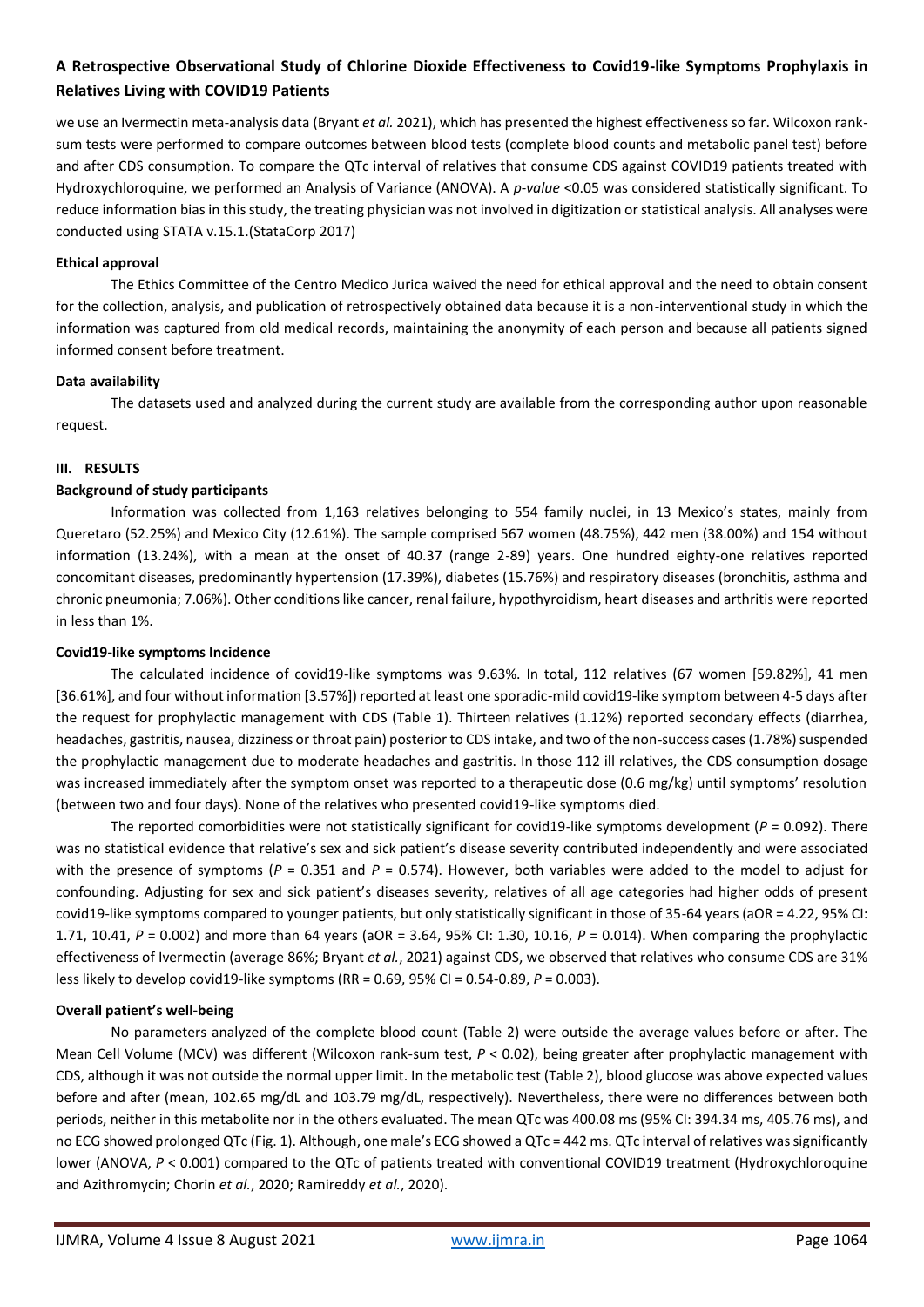#### **IV. DISCUSSION**

This retrospective study collected information from 1,163 relatives who lived with sick patients and who consumed CDS prophylactically. In this study, the incidence of the covid19-like symptoms was 9.63%, which is lower than the estimated overall household secondary attack rate reported (16.6%, 95% CI: 14.0%, 19.3%; Madewell *et al.*, 2020). It is clear that people commonly take protective measures in public places such as washing their hands and wearing face masks, but neglect personal protection at home because they consider it a "safe" place, which has generated a high incidence of infection among relatives (Madewell *et al.* 2020). This is why researchers are making a great effort to find an effective prophylactic alternative against COVID19.

A few studies had proof of the COVID19 prophylaxis effect. Vitamin D supplementation during the COVID19 pandemic has been suggested as a preventive measure due to its beneficial effect on the immune system (Verdoia and De Luca 2021). However, the effectiveness was only about 40% (Martineau and Forouhi 2020). On the other hand, Ivermectin has been studied extensively to prove its prophylactic efficiency against SARS-CoV-2 infection (Alam *et al.* 2020; Elgazzar *et al.* 2020; Kory *et al.* 2021). The results of a meta-analysis were used to compare the effectiveness of CDS against Ivermectin. We show that CDS prophylactic effectiveness was slightly higher than the reported for Ivermectin (90.4% vs 86%, respectively). Despite using similar exposure and outcome variables, the conditions and design of the compared studies were different. Due to the few available evidence of ClO2/CDS in humans, we consider it necessary to carry out randomized control trials or prospective cohorts to compare the effect of these two substances in analogous groups.

One of the most studied drugs proposed as prophylactic is Hydroxychloroquine (Rajasingham *et al.* 2021; Rathi *et al.* 2020). However, it has not shown statistically significant hazard reduction (HR =0.72, 95% CI: 0.44, 1.16; *P* = 0.18; Rajasingham *et al.*, 2021). Furthermore, hematological alterations, liver and kidney function changes (Agrawal, Goel, and Gupta 2020; Galvañ *et al.* 2007), and prolonged QTc interval (Chorin *et al.* 2020; Christos-Konstantinos *et al.* 2017; Ramireddy *et al.* 2020) have been reported using this drug. Contrary to what we report in the present study, blood tests did not reveal any systemic alteration after CDS consumption, similar to previously reported (Lubbers and Bianchine 1984; Smith and Willhite 1990). Regarding cardiac function, the use of Hydroxychloroquine combined with azithromycin in COVID19 patients, induces a longer QTc interval (459 ± 36 ms, Ramireddy *et al.*, 2020; and 463 ± 32 ms, Chorin *et al.*, 2020). In this study, only one relative presented the QTc interval (442 ms) in the borderline (431-450 ms), a limit established as usual for 1% of the population (Christos-Konstantinos *et al.* 2017). In the rest of the relatives, the QTc interval was within normal ranges during prophylactic management with CDS. COVID19 infection has been associated with prolonged QTc, regardless of various clinical factors related to QTc prolongation. It has been reported that the risk of having prolonged QTc, increases in patients treated with Hydroxychloroquine and Azithromycin, regardless of the presence or absence of SARS-CoV-2 infection (Rubin *et al.* 2021), and could lead to a high risk of malignant arrhythmia (Christos-Konstantinos *et al.* 2017). We did not find alterations in the QTc interval in healthy individuals who consumed CDS prophylactically. The design of clinical trials in which a detailed follow-up is carried out is recommended to evaluate any possible effect of Chlorine Dioxide on the QTc interval.

Concerning the risk associated with sex, women are the primary caregivers of other household members, which could put them at risk in the event of a sick familiar (Wenham, Smith, and Morgan 2020). It has been reported a higher risk of infection for COVID19 in females than in males (RR= 1.66, 95% CI: 1.39, 2.00) being the wife the most affected compared with a non-spouse family member because of intimacy or direct contact (e.g. sleeping in the same room) with her husband (Liu *et al.* 2020). However, in this study, no evidence was found that women have a higher risk of infection than men. Regarding age, we did not find statistical evidence on covid19-like symptoms development in younger age groups. Relatives older than 35 were at higher risk, being those with the highest probability of developing COVID19 worldwide (Liu *et al.* 2020; Madewell *et al.* 2020). Even though comorbidities such as diabetes and hypertension have been recognized as risk factors for COVID19 development,(Liu *et al.* 2020) we did not find statistical differences in the present study. This may be due to incorrect clinical data or due to CDS prophylactic effect. However, this remains to be clarified in additional specific-designed studies.

This study shows that non-success cases started with covid19-like symptoms between 4-5 days after the request for prophylactic management. This is consistent with previous studies where the highest transmissibility rate is at the end of the first week of infection (To *et al.* 2020). Non-success cases reported sporadic and mild symptoms, mainly: headache, throat pain, cough, fever, malaise, diarrhea, dizziness, abdominal pain, and fatigue, which have already been reported as COVID19 symptoms in other studies (Madewell *et al.* 2020; da Rosa Mesquita *et al.* 2021). Nonetheless, without a confirmatory COVID19 diagnostic, it is impossible to ensure that the relatives were infected with SARS-CoV-2.

 $ClO<sub>2</sub>$  in other application forms and dosage have been categorized as a hazard compound due to a few reported side effects. Additionally, some reported cases have been due to sodium hypochlorite (NaClO<sub>2</sub>) instead of ClO<sub>2</sub>. In general, social networks have been flooded with misinformation through unjustified news about ClO<sub>2</sub>. Even health authorities have issued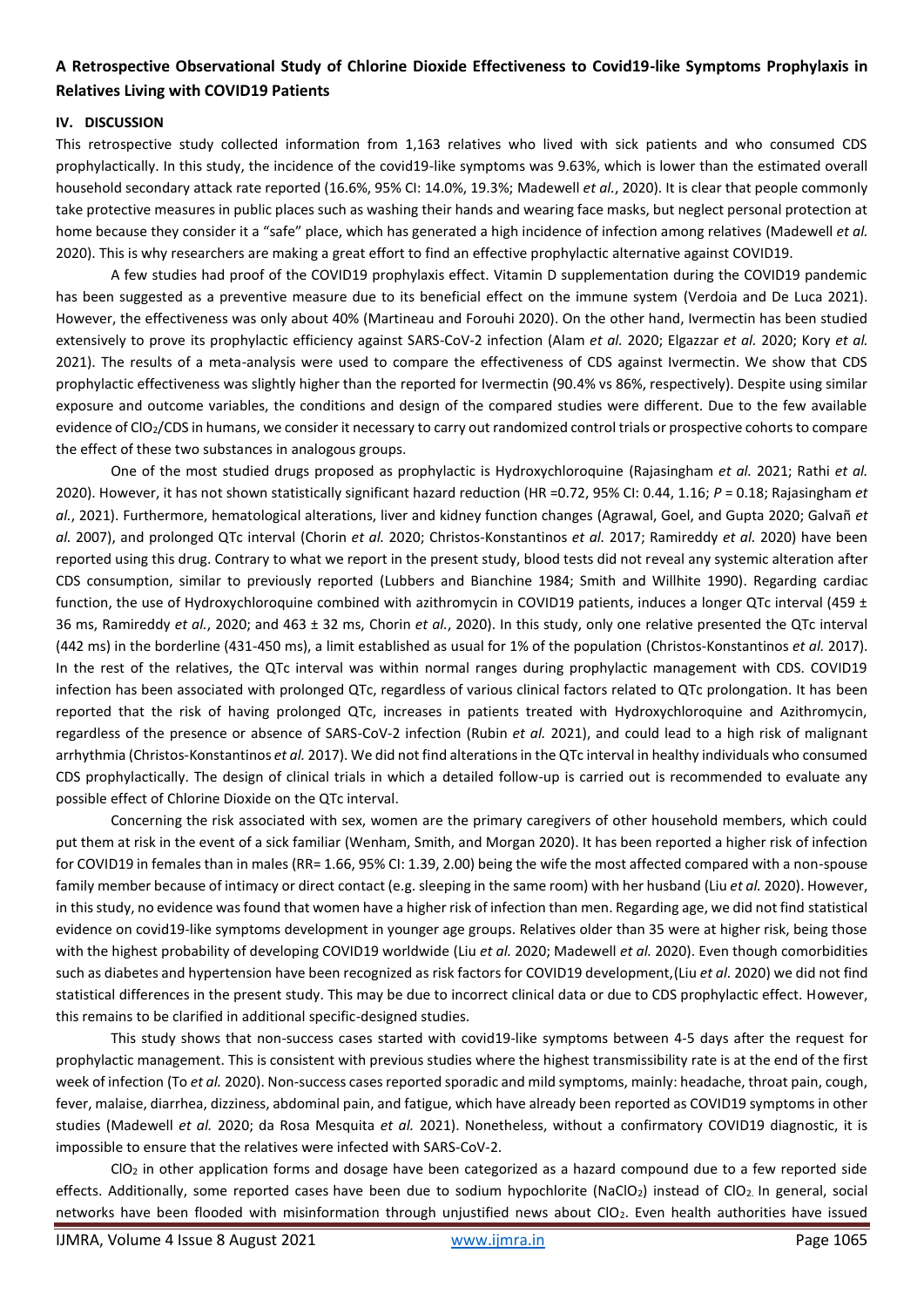erroneous information (without scientific basis) about this compound in different media. While some of this information may be harmless, another portion may be dangerous and may affect the development and implementation of possible treatments (Osuagwu *et al.* 2021), such as this compound. Our results show that CDS in the used dosage is safe and does not have severe side effects, even if used in higher doses (none of the non-success cases reported secondary effects after dose increase). This also is supported since no blood parameter was out of the normal range after 14 days of prophylactic management. In this study, we only report thirteen relatives with secondary effects, which disappear after dosage adjustment.

## **V. LIMITATIONS**

Our study has some limitations. The first of all is that this is a retrospective observational study, which means that conclusive evidence of the effectiveness of the CDS cannot be established because we could only use the information available in the medical records of the relatives, and we could not have any control over the variables. Second, misinformation bias exists since baseline and clinical information is reported by relatives. Third, many relatives did not undergo diagnostic or confirmatory tests for SARS-Cov-2 due to the economic situation and the high cost of these in Mexico. Therefore, it was impossible to establish with certainty that the relatives who reported any covid19-like symptoms had COVID19. Fourth, the studies' results used to compare our results are obtained from different populations and were collected under other conditions, so these comparisons should be interpreted with caution. Fifth, the overall interpretation of the findings may be restrained due to the lack of additional information (e.g. personal care, eating habits, proximity and relationship with patients, etc.). These and other variables should be taken into account in future studies.

#### **VI. CONCLUSION**

This is the first study to try to determine the effectiveness of a Chlorine Dioxide aqueous Solution in preventing the development of symptoms similar to COVID19. We demonstrated a 90.4% effectiveness of preventing the outbreak of covid19-like symptoms under the given conditions. The blood test did not reveal any systemic alteration after CDS consumption. Our results suggest that the correct use of ClO2 as a solution is safe for human consumption in an adequate concentration and dosage. Hence, we consider that the recent findings regarding Chlorine Dioxide justify implementing RCTs to evaluate its efficacy against SARS-CoV-2. Furthermore, this may open up a new field of research on the potential use of new compounds to solve current and future public health problems. Finally, we invite more research groups to consider this solution for future studies.

#### **REFERENCES**

- 1) Agrawal, Sumita, Akhil Dhanesh Goel, and Nitesh Gupta. 2020. "Emerging Prophylaxis Strategies against COVID-19." *Monaldi Archives for Chest Disease* 90:169–72.
- 2) Alam, Mohammed Tarek, Rubaiul Murshed, Pauline Francisca Gomes, Zafor Md. Masud, Sadia Saber, Mainul Alam Chaklader, Fatema Khanam, Monower Hossain, Abdul Basit Ibne Momen Momen, Naz Yasmin, Rafa Faaria Alam, Amrin Sultana, and Rishad Choudhury Robin. 2020. "Ivermectin as Pre-Exposure Prophylaxis for COVID-19 among Healthcare Providers in a Selected Tertiary Hospital in Dhaka – An Observational Study." *European Journal of Medical and Health Sciences* 2(6):1–5.
- 3) Bryant, Andrew, Theresa Lawrie, Edmund Fordham, Mitchell Scott, Sarah Hill, and Tony Tham. 2021. "Ivermectin for Prevention and Treatment of COVID-19 Infection: A Systematic Review and Meta-Analysis." *PREPRINT (Version 1) Available at Research Square* 1–25.
- 4) Chorin, Ehud, Lalit Wadhwani, Silvia Magnani, Matthew Dai, Roi Bar-cohen, Edward Kogan, Chirag Barbhaiya, Anthony Aizer, Douglas Holmes, Scott Bernstein, Michael Spinelli, David S. Park, Carugo Stefano, and Larry A. Chinitz. 2020. "QT Interval Prolongation and Torsade de Pointes in Patients with COVID-19 Treated with Hydroxychloroquine/Azithromycin." *Heart Rhythm* 17:1425–33.
- 5) Christos-Konstantinos, Antoniou, Dilaveris Polychronis, Manolakou Panagiota, Galanakos Spyridon, Magkas Nikolaos, Gatzoulis Konstantinos, and Tousoulis Dimitrios. 2017. "QT Prolongation and Malignant Arrhythmia: How Serious a Problem?" *European Cardiology Review* 12(2):112–20.
- 6) Dahlberg, Pia, Ulla Britt Diamant, Thomas Gilljam, Annika Rydberg, and Lennart Bergfeldt. 2021. "QT Correction Using Bazett's Formula Remains Preferable in Long QT Syndrome Type 1 and 2." *Annals of Noninvasive Electrocardiology* 26:e12804.
- 7) Díaz Piedra, Pablo, Gabriela Olay Fuentes, Ricardo Hernández Gómez, Daniel Cervantes-Villagrana, José Miguel Presno-Bernal, and Luz Elena Alcántara Gómez. 2012. "Determinación de Los Intervalos de Referencia de Biometría Hemática En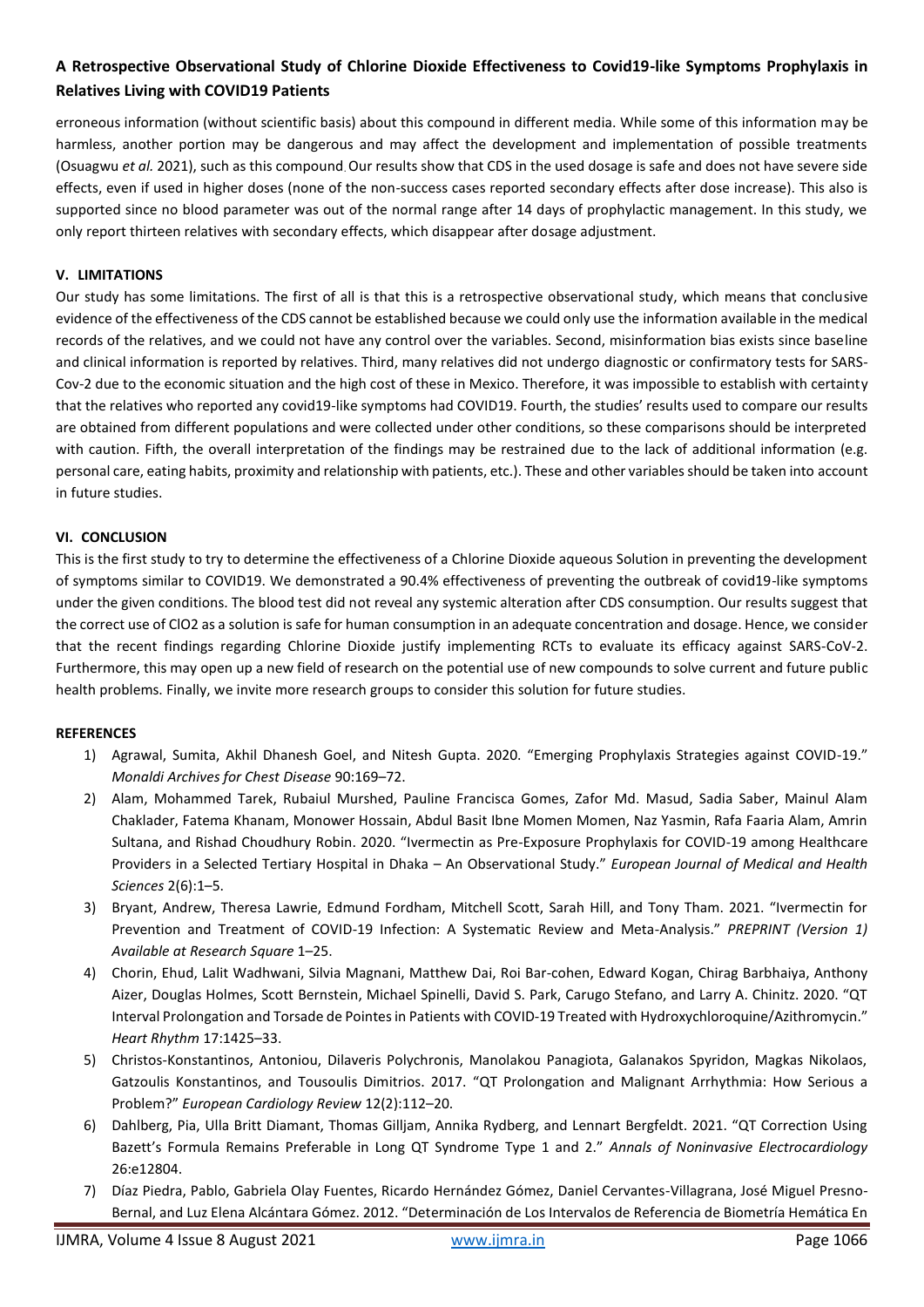Población Mexicana." *Revista Latinoamericana de Patología Clínica y Medicina de Laboratorio* 59(4):243–50.

- 8) Elgazzar, Ahmed, Basma Hany, Shaimaa Abo Youssef, Mohy Hafez, Hany Moussa, and Abdelaziz Eltaweel. 2020. "Efficacy and Safety of Ivermectin for Treatment and Prophylaxis of COVID-19 Pandemic." *PREPRINT (Version 2) Available at Research Square* 1–13.
- 9) Galvañ, Vicente Giner, María Rosa Oltra, Diego Rueda, María José Esteban, and Josep Redón. 2007. "Severe Acute Hepatitis Related to Hydroxychloroquine in a Woman with Mixed Connective Tissue Disease." *Clinical Rheumatology* 26(6):971–72.
- 10) Gupta, Dhyuti, Ajaya Kumar Sahoo, and Alok Singh. 2020. "Ivermectin: Potential Candidate for the Treatment of Covid 19." *Brazilian Journal of Infectious Diseases* 24(4):369–71.
- 11) Insignares-Carrione, Eduardo, Blanca Bolano Gómez, and Andreas Ludwig Kalcker. 2020. "Chlorine Dioxide in COVID-19: Hypothesis about the Possible Mechanism of Molecular Action in SARS-CoV-2." *Journal of Molecular and Genetic Medicine* 14(5):1–8.
- 12) Kály-Kullai, K., M. Wittmann, Z. Noszticzius, and László Rosivall. 2020. "Can Chlorine Dioxide Prevent the Spreading of Coronavirus or Other Viral Infections? Medical Hypotheses." *Physiology International* 107(1):1–11.
- 13) Kory, Pierre, Gianfranco Umberto Meduri, Joseph Varon, Jose Iglesias, and Paul E. Marik. 2021. "Review of the Emerging Evidence Demonstrating the Efficacy of Ivermectin in the Prophylaxis and Treatment of COVID-19." *American Journal of Therapeutics* 28(3):e299–318.
- 14) Liu, Tao, Wenjia Liang, Haojie Zhong, Jianfeng He, Zihui Chen, Guanhao He, Tie Song, Shaowei Chen, Ping Wang, Jialing Li, Yunhua Lan, Mingji Cheng, Jinxu Huang, Jiwei Niu, Liang Xia, Jianpeng Xiao, Jianxiong Hu, Lifeng Lin, Qiong Huang, Zuhua Rong, Aiping Deng, Weilin Zeng, Jiansen Li, Xing Li, Xiaohua Tan, Min Kang, Lingchuan Guo, Zhihua Zhu, Dexin Gong, Guimin Chen, Moran Dong, and Wenjun Ma. 2020. "Risk Factors Associated with COVID-19 Infection: A Retrospective Cohort Study Based on Contacts Tracing." *Emerging Microbes and Infections* 9(1):1546–53.
- 15) Long, Chunqin, Huaxiang Xu, Qinglin Shen, Xianghai Zhang, Bing Fan, Chuanhong Wang, Bingliang Zeng, Zicong Li, Xiaofen Li, and Honglu Li. 2020. "Diagnosis of the Coronavirus Disease (COVID-19): RRT-PCR or CT?" *European Journal of Radiology* 126:108961.
- 16) Lubbers, J. R., and J. R. Bianchine. 1984. "Effects of the Acute Rising Dose Administration of Chlorine Dioxide, Chlorate and Chlorite to Normal Healthy Adult Male Volunteers." *Journal of Environmental Pathology, Toxicology and Oncology : Official Organ of the International Society for Environmental Toxicology and Cancer* 5:215—228.
- 17) Lubbers, Judith R., Sudha Chauhan, and Joseph R. Bianchine. 1981. "Controlled Clinical Evaluations of Chlorine Dioxide, Chlorite and Chlorate in Man." *Toxicological Sciences* 1(4):334–38.
- 18) Madewell, Zachary J., Yang Yang, Ira M. Longini, Elizabeth Halloran, and Natalie E. Dean. 2020. "Household Transmission of SARS-CoV-2: A Systematic Review and Meta-Analysis." *JAMA Network Open* 3(12):e2031756.
- 19) Martineau, Adrian R., and Nita G. Forouhi. 2020. "Vitamin D for COVID-19: A Case to Answer?" *The Lancet Diabetes and Endocrinology* 8:735–36.
- 20) Meo, S. A., D. C. Klonoff, and J. Akram. 2020. "Efficacy of Chloroquine and Hydroxychloroquine in the Treatment of COVID-19." *European Review for Medical and Pharmacological Sciences* 24(8):4539–47.
- 21) Noszticzius, Zoltán, Maria Wittmann, Kristóf Kály-Kullai, Zoltán Beregvári, István Kiss, László Rosivall, and János Szegedi. 2013. "Chlorine Dioxide Is a Size-Selective Antimicrobial Agent." *PLoS ONE* 8(11):e79157.
- 22) Ogata, Norio. 2012. "Inactivation of Influenza Virus Haemagglutinin by Chlorine Dioxide: Oxidation of the Conserved Tryptophan 153 Residue in the Receptor-Binding Site." *Journal of General Virology* 93:2558–63.
- 23) Olay Fuentes, Gabriela, Pablo Díaz Piedra, Ricardo Hernández Gómez, Daniel Cervantes-Villagrana, José Miguel Presno-Bernal, and Luz Elena Alcántara Gómez. 2013. "Determinación de Intervalos de Referencia Para Química Clínica En Población Mexicana." *Revista Latinoamericana de Patología Clínica y Medicina de Laboratorio* 60(1):43–51.
- 24) Osuagwu, Uchechukwu L., Chundung A. Miner, Dipesh Bhattarai, Khathutshelo Percy Mashige, Richard Oloruntoba, Emmanuel Kwasi Abu, Bernadine Ekpenyong, Timothy G. Chikasirimobi, Piwuna Christopher Goson, Godwin O. Ovenseri-Ogbomo, Raymond Langsi, Deborah Donald Charwe, Tanko Ishaya, Obinna Nwaeze, and Kingsley Emwinyore Agho. 2021. "Misinformation about COVID-19 in Sub-Saharan Africa: Evidence from a Cross-Sectional Survey." *Health Security* 19(1):44–56.
- 25) Park, Myungsun, Joungha Won, Byung Yoon Choi, and Justin C. Lee. 2020. "Optimization of Primer Sets and Detection Protocols for SARS-CoV-2 of Coronavirus Disease 2019 (COVID-19) Using PCR and Real-Time PCR." *Experimental and Molecular Medicine* 52(6):963–77.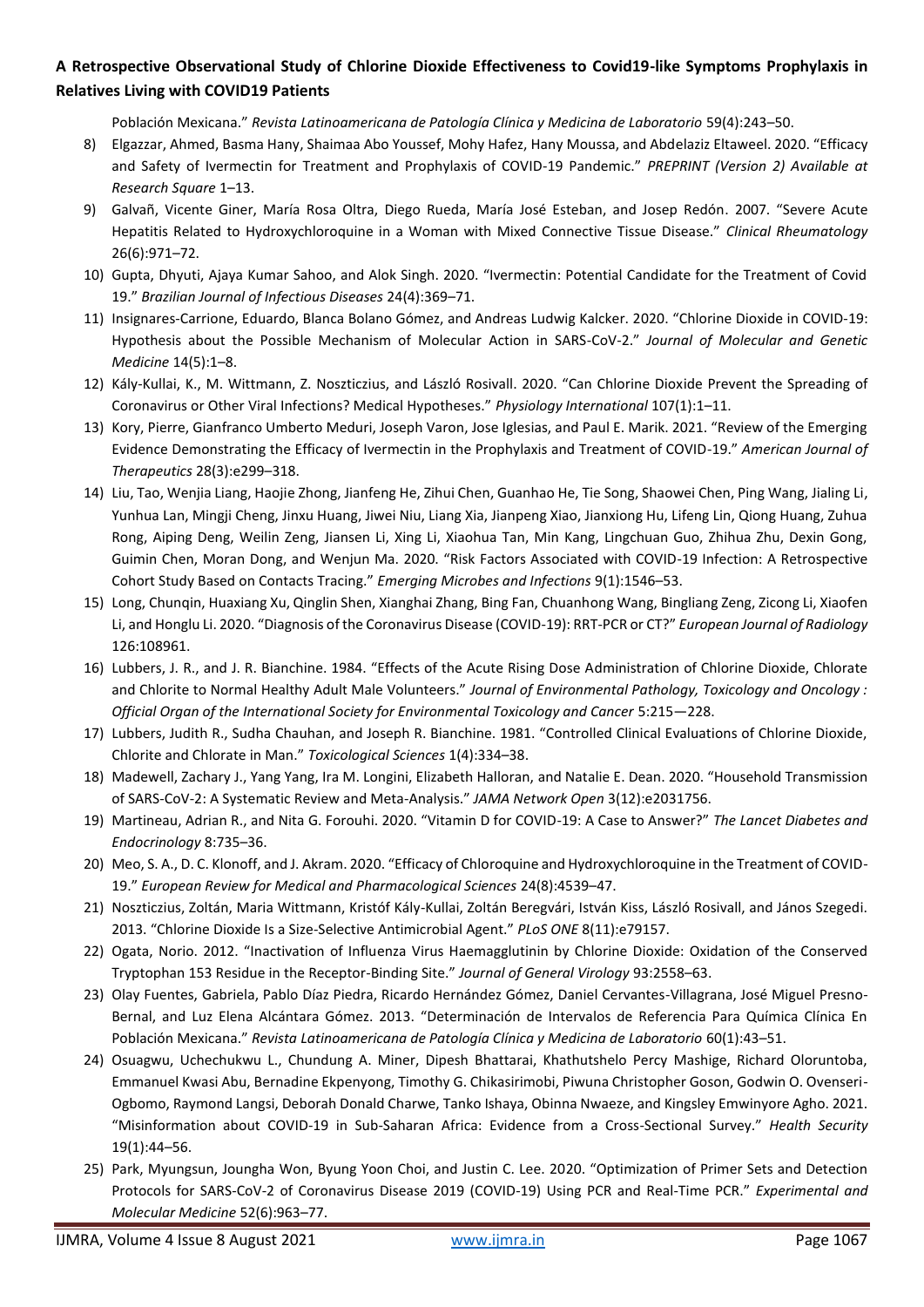- 26) Rajasingham, Radha, Ananta S. Bangdiwala, Melanie R. Nicol, Caleb P. Skipper, Katelyn A. Pastick, Margaret L. Axelrod, Matthew F. Pullen, Alanna A. Nascene, Darlisha A. Williams, Nicole W. Engen, Elizabeth C. Okafor, Brian I. Rini, Ingrid A. Mayer, Emily G. McDonald, Todd C. Lee, Peter Li, Lauren J. MacKenzie, Justin M. Balko, Stephen J. Dunlop, Katherine H. Hullsiek, David R. Boulware, and Sarah M. Lofgren. 2021. "Hydroxychloroquine as Pre-Exposure Prophylaxis for Coronavirus Disease 2019 (COVID-19) in Healthcare Workers: A Randomized Trial." *Clinical Infectious Diseases : An Official Publication of the Infectious Diseases Society of America* 72(11):e835–43.
- 27) Ramireddy, Archana, Harpriya Chugh, Kyndaron Reinier, Joseph Ebinger, Eunice Park, Michael Thompson, Eugenio Cingolani, Susan Cheng, Eduardo Marban, Christine M. Albert, and Sumeet S. Chugh. 2020. "Experience with Hydroxychloroquine and Azithromycin in the Coronavirus Disease 2019 Pandemic: Implications for Qt Interval Monitoring." *Journal of the American Heart Association* 9(12):e017144.
- 28) Rathi, Sahaj, Pranav Ish, Ashwini Kalantri, and Shriprakash Kalantri. 2020. "Hydroxychloroquine Prophylaxis for COVID-19 Contacts in India." *The Lancet Infectious Diseases* 20(10):1118–19.
- 29) da Rosa Mesquita, Rodrigo, Luiz Carlos Francelino Silva Junior, Fernanda Mayara Santos Santana, Tatiana Farias de Oliveira, Rafaela Campos Alcântara, Gabriel Monteiro Arnozo, Etvaldo Rodrigues da Silva Filho, Aisla Graciele Galdino dos Santos, Euclides José Oliveira da Cunha, Saulo Henrique Salgueiro de Aquino, and Carlos Dornels Freire de Souza. 2021. "Clinical Manifestations of COVID-19 in the General Population: Systematic Review." *The Central European Journal of Medicine* 133(377):382.
- 30) Rubin, Geoffrey A., Amar D. Desai, Zilan Chai, Aijin Wang, Qixuan Chen, Amy S. Wang, Cameron Kemal, Haajra Baksh, Angelo Biviano, Jose M. Dizon, Hirad Yarmohammadi, Frederick Ehlert, Deepak Saluja, David A. Rubin, John P. Morrow, Uma Mahesh R. Avula, Jeremy P. Berman, Alexander Kushnir, Mark P. Abrams, Jessica A. Hennessey, Pierre Elias, Timothy J. Poterucha, Nir Uriel, Christine J. Kubin, Elijah Lasota, Jason Zucker, Magdalena E. Sobieszczyk, Allan Schwartz, Hasan Garan, Marc P. Waase, and Elaine Y. Wan. 2021. "Cardiac Corrected QT Interval Changes among Patients Treated for COVID-19 Infection during the Early Phase of the Pandemic." *JAMA Network Open* 4:1–14.
- 31) Shamshina, Julia L., and Robin D. Rogers. 2020. "Are Myths and Preconceptions Preventing Us from Applying Ionic Liquid Forms of Antiviral Medicines to the Current Health Crisis?" *International Journal of Molecular Sciences* 21(17):1–16.
- 32) Smith, David L., John-Paul Grenier, Catherine Batte, and Bradley Spieler. 2020. "A Characteristic Chest Radiographic Pattern in the Setting of the COVID-19 Pandemic." *Radiology: Cardiothoracic Imaging* 2(5):e200280.
- 33) Smith, Roger P., and Calvin C. Willhite. 1990. "Chlorine Dioxide and Hemodialysis." *Regulatory Toxicology and Pharmacology* 11(1):42–62.
- 34) StataCorp. 2017. "Stata Statistical Software: Release 15."
- 35) To, Kelvin Kai Wang, Owen Tak Yin Tsang, Wai Shing Leung, Anthony Raymond Tam, Tak Chiu Wu, David Christopher Lung, Cyril Chik Yan Yip, Jian Piao Cai, Jacky Man Chun Chan, Thomas Shiu Hong Chik, Daphne Pui Ling Lau, Chris Yau Chung Choi, Lin Lei Chen, Wan Mui Chan, Kwok Hung Chan, Jonathan Daniel Ip, Anthony Chin Ki Ng, Rosana Wing Shan Poon, Cui Ting Luo, Vincent Chi Chung Cheng, Jasper Fuk Woo Chan, Ivan Fan Ngai Hung, Zhiwei Chen, Honglin Chen, and Kwok Yung Yuen. 2020. "Temporal Profiles of Viral Load in Posterior Oropharyngeal Saliva Samples and Serum Antibody Responses during Infection by SARS-CoV-2: An Observational Cohort Study." *The Lancet Infectious Diseases* 20(5):565– 74.
- 36) U.S. Environmental Protection Agency. 2000. "Toxicological Review of Chlorine Dioxide and Chlorite." *CAS Nos. 10049- 04-4 and 7758-19-2* (September):1–49.
- 37) Verdoia, M., and G. De Luca. 2021. "Potential Role Pf Hypovitaminosis D and Vitamin D Supplementation during COVID-19 Pandemic." *QJM: An International Journal of Medicine* 114(1):3–10.
- 38) Wenham, Clare, Julia Smith, and Rosemary Morgan. 2020. "COVID-19: The Gendered Impacts of the Outbreak." *The Lancet* 395(10227):846–48.
- 39) Xiang, Fei, Xiaorong Wang, Xinliang He, Zhenghong Peng, Bohan Yang, Jianchu Zhang, Qiong Zhou, Hong Ye, Yanling Ma, Hui Li, Xiaoshan Wei, Pengcheng Cai, and Wan Li Ma. 2020. "Antibody Detection and Dynamic Characteristics in Patients with Coronavirus Disease 2019." *Clinical Infectious Diseases* 71(8):1930–34.
- 40) Yu, Xiaoqi, Dong Wei, Yongyan Chen, Donghua Zhang, and Xinxin Zhang. 2020. "Retrospective Detection of SARS-CoV-2 in Hospitalized Patients with Influenza-like Illness." *Emerging Microbes and Infections* 9:1–12.
- 41) Zainol Rashid, Zetti, Siti Norlia Othman, Muttaqillah Najihan Abdul Samat, Umi Kalsom Ali, and Kon Ken Wong. 2020. "Diagnostic Performance of COVID-19 Serology Assays." *Malaysian Journal of Pathology* 42(1):13–21.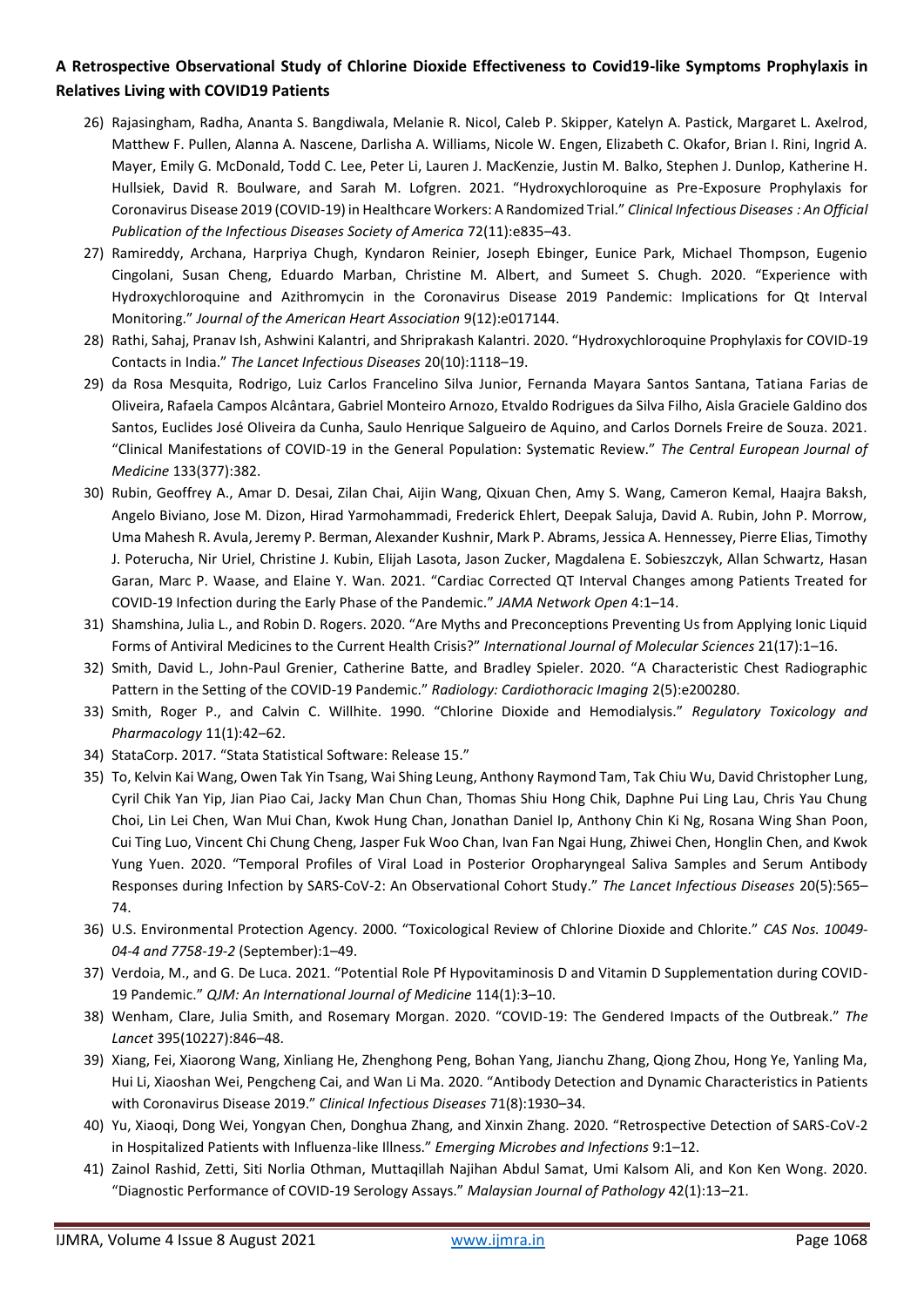|                                                                          | n              | %     |  |  |  |  |  |  |
|--------------------------------------------------------------------------|----------------|-------|--|--|--|--|--|--|
| Relatives that reported covid19-like symptoms                            |                |       |  |  |  |  |  |  |
| Total (non-success cases)                                                | 112            | 9.63  |  |  |  |  |  |  |
| Female                                                                   | 67             | 59.82 |  |  |  |  |  |  |
| Male                                                                     | 41             | 36.61 |  |  |  |  |  |  |
| No informed sex                                                          | 4              | 3.57  |  |  |  |  |  |  |
| Covid19-like symptom (sporadic-mild)                                     |                |       |  |  |  |  |  |  |
| Headache                                                                 | 36             | 3.10  |  |  |  |  |  |  |
| Throat pain                                                              | 24             | 2.06  |  |  |  |  |  |  |
| Cough                                                                    | 23             | 1.98  |  |  |  |  |  |  |
| Fever                                                                    | 22             | 1.89  |  |  |  |  |  |  |
| Malaise                                                                  | 14             | 1.20  |  |  |  |  |  |  |
| Diarrhea                                                                 | 12             | 1.03  |  |  |  |  |  |  |
| Dizziness                                                                | 11             | 0.95  |  |  |  |  |  |  |
| <b>Abdominal Pain</b>                                                    | 10             | 0.86  |  |  |  |  |  |  |
| Fatigue                                                                  | 10             | 0.86  |  |  |  |  |  |  |
| <b>Nasal Congestion</b>                                                  | 10             | 0.86  |  |  |  |  |  |  |
| <b>Nasal Secretion</b>                                                   | 10             | 0.86  |  |  |  |  |  |  |
| Nausea                                                                   | 9              | 0.77  |  |  |  |  |  |  |
| Chest Pain                                                               | 8              | 0.69  |  |  |  |  |  |  |
| Dyspnea                                                                  | 7              | 0.60  |  |  |  |  |  |  |
| Ageusia                                                                  | 4              | 0.34  |  |  |  |  |  |  |
| Vomit                                                                    | 4              | 0.34  |  |  |  |  |  |  |
| Anosmia                                                                  | 3              | 0.26  |  |  |  |  |  |  |
| Gastritis                                                                | 3              | 0.26  |  |  |  |  |  |  |
| Appetite Loss                                                            | 3              | 0.26  |  |  |  |  |  |  |
| Joint Pain                                                               | 3              | 0.26  |  |  |  |  |  |  |
| Myalgia                                                                  | $\mathbf{1}$   | 0.09  |  |  |  |  |  |  |
| Disorientation                                                           | $\mathbf{1}$   | 0.09  |  |  |  |  |  |  |
| Sneeze                                                                   | $\mathbf{1}$   | 0.09  |  |  |  |  |  |  |
| Relatives that reported moderate covid19-like symptoms and suspended CDS |                |       |  |  |  |  |  |  |
| Total                                                                    | $\overline{2}$ | 0.17  |  |  |  |  |  |  |
| Covid19-like symptom (moderate)                                          |                |       |  |  |  |  |  |  |
| Headache                                                                 | 1              | 0.08  |  |  |  |  |  |  |
| Gastritis                                                                | $\mathbf{1}$   | 0.08  |  |  |  |  |  |  |
| Relatives that reported severe covid19-like symptoms                     |                |       |  |  |  |  |  |  |
| Total                                                                    | 0              | 0     |  |  |  |  |  |  |
| Relatives that reported secondary effects after CDS consumption          |                |       |  |  |  |  |  |  |
| Total                                                                    | 13             | 1.12  |  |  |  |  |  |  |

**TABLE 1. Covid19-lik symptoms (mild, moderate and severe) that were reported by relatives**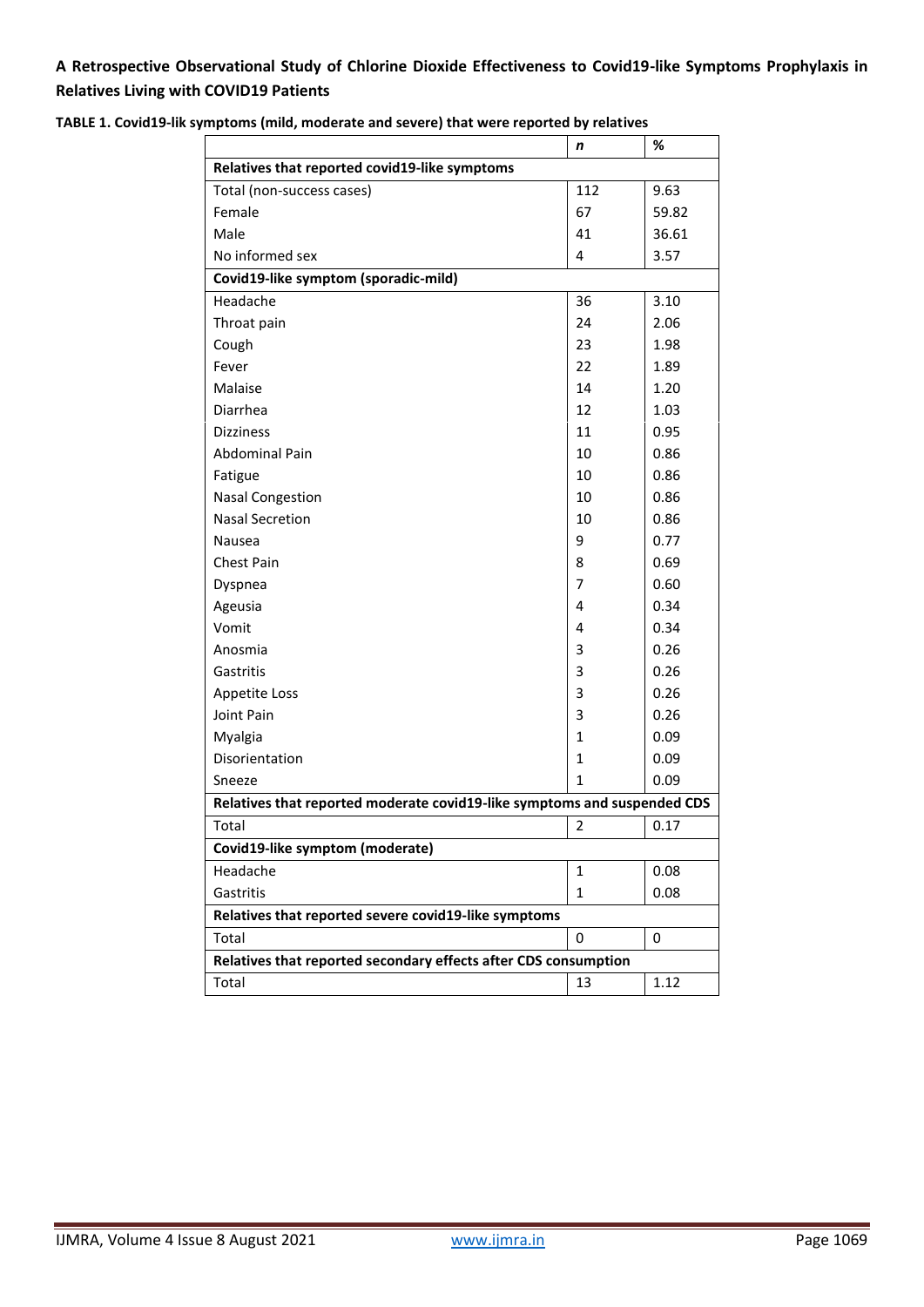| TABLE 2. Complete blood count and metabolic parameters of 27 relatives before and after the CDS prophylactic management |
|-------------------------------------------------------------------------------------------------------------------------|
| to prevent covid19-like symptoms development                                                                            |

|                                | <b>Before CDS</b> |  | <b>AFTER CDS</b> |         |    | p-value   | Reference       |                |
|--------------------------------|-------------------|--|------------------|---------|----|-----------|-----------------|----------------|
| Parameter                      | mean±SD           |  |                  | mean±SD |    |           | $\alpha = 0.05$ | values         |
| Red blood cells $(10^6/\mu L)$ | 5.02              |  | ± 0.59           | 4.69    |    | ± 0.89    | 0.22            | $4.39 - 6.10$  |
| Hemoglobine (gr/dL)            | 17.44             |  | ±7.26            | 14.11   |    | $±$ 2.69  | 0.13            | 13.80 - 18.50  |
| Hematocrit (%)                 | 45.59             |  | $±$ 12.80        | 42.73   |    | ±7.85     | 0.36            | 35.40 - 49.40  |
| MCV (fL)                       | 80.05             |  | $±$ 22.56        | 90.36   |    | ± 8.23    | $0.02*$         | 84.40 - 100.00 |
| MCH (pg)                       | 36.82             |  | $±$ 17.50        | 30.97   |    | ± 2.40    | 0.45            | $27.10 - 33.5$ |
| MCHC (gr/dL)                   | 30.79             |  | ± 5.44           | 32.11   |    | $±$ 1.45  | 0.84            | 31.60 - 34.80  |
| Platelets $(10^3)$             | 264.21            |  | ± 59.78          | 239.62  |    | $±$ 39.11 | 0.27            | 147 - 384      |
| MPV (fL)                       | 9.47              |  | $±$ 1.75         | 9.60    |    | ± 1.39    | 0.73            | $9.60 - 13.40$ |
| White blood cells (103)        | 6.93              |  | $±$ 1.73         | 6.94    |    | ± 1.81    | 0.79            | $3.84 - 9.79$  |
| Neutrophils (%)                | 62.31             |  | ±7.29            | 61.05   |    | ± 7.77    | 0.39            | 39.60 - 76.10  |
| Lymphocytes (%)                | 29.42             |  | ± 6.37           | 29.51   |    | ± 8.48    | 0.73            | 15.50 - 48.60  |
| Monocytes (%)                  | 5.43              |  | $±$ 2.13         | 5.97    |    | $±$ 1.81  | 0.43            | $3.40 - 10.10$ |
| Eosinophils (%)                | 2.21              |  | $±$ 2.43         | 1.88    |    | ± 1.70    | 0.91            | $0.30 - 4.50$  |
| Basophils (%)                  | 0.56              |  | ± 0.56           | 0.41    |    | ± 0.48    | 0.35            | $0.00 - 1.60$  |
| Lactic Dehydrogenase (UI/L)    | 147.43            |  | $±$ 24.30        | 194.95  |    | ±72.57    | 0.22            | 139 - 205      |
| Aspartate<br>aminotransferase  |                   |  |                  |         |    |           |                 |                |
| (UI/L)                         | 26.21             |  | ± 8.43           | 27.41   |    | ± 9.47    | 0.34            | $12 - 35$      |
| Alaline<br>aminotransferase    |                   |  |                  |         |    |           |                 |                |
| (UI/L)                         | 31.08             |  | $±$ 13.27        | 26.72   |    | $±$ 13.09 | 0.22            | $9 - 47$       |
| Gamma-glutamyl Transferase     |                   |  |                  |         |    |           |                 |                |
| (UI/L)                         | 33.77             |  | $±$ 21.88        | 43.18   |    | $±$ 29.18 | 0.28            | 13-82          |
| Sodium (mmol/L)                | 139.24            |  | ± 1.56           | 138.78  |    | ± 1.72    | 0.79            | 136 - 145      |
| Chloride (mmol/L)              | 104.00            |  | ± 3.78           | 103.94  |    | ± 4.11    | 0.69            | $102 - 112$    |
| Potassium (mmol/L)             | 4.37              |  | ± 0.38           | 4.48    |    | ± 0.48    | 0.44            | $3.70 - 5.20$  |
| Glucose (mg/dL)                | 102.65            |  | ± 15.76          | 103.79  |    | ± 20.40   | 0.73            | < 100          |
| Urea (mg/dL)                   | 34.57             |  | $±$ 16.91        | 45.18   |    | ± 47.43   | 0.16            | $19 - 58$      |
| Blood Urea Nitrogen (mg/dL)    | 19.19             |  | ± 8.61           | 18.87   |    | $±$ 15.54 | 0.04            | $9 - 27$       |
| Creatinine (mg/dL)             | 0.90              |  | ± 0.20           | 0.90    |    | ± 0.23    | 0.74            | $0.77 - 1.32$  |
| Cholesterol total (mg/dL)      | 191.25            |  | ± 66.91          | 174.09  |    | ± 58.41   | 0.76            | < 200          |
| Triglycerids (mg/dL)           | 151.78            |  | ± 75.02          | 141.71  |    | ± 63.80   | 0.28            | < 150          |
| Total Bilirubin (mg/dL)        | 0.64              |  | ± 0.39           | 0.73    |    | ± 0.36    | 1               | $0.22 - 1.04$  |
| Direct Bilirubin (mg/dL)       | 0.16              |  | ± 0.13           | 0.31    |    | ± 0.20    | 0.64            | $0.12 - 0.42$  |
| Indirect Bilirubin (mg/dL)     | 0.48              |  | ± 0.37           | 0.42    |    | ± 0.32    | 1               | $0.09 - 0.65$  |
| Alkaline phosphatase (UI/L)    | 79.94             |  | ± 30.42          | 78.55   |    | $±$ 29.11 | 0.48            | $40 - 130$     |
| Total Protein (g/dL)           | 7.03              |  | ± 0.66           | 6.99    | ±. | 1.14      | 0.26            | $6.50 - 8.10$  |
| Seric Albumin (g/dL)           | 4.14              |  | ± 0.53           | 4.19    |    | ± 0.85    | 0.71            | $3.50 - 5.20$  |

**Abbreviations:** MCV, mean cell volume; MCH, mean corpuscular hemoglobin; MCHC, mean corpuscular hemoglobin concentration; MPV, mean platelets volume; SD, standard deviation.

\*Statistical significance